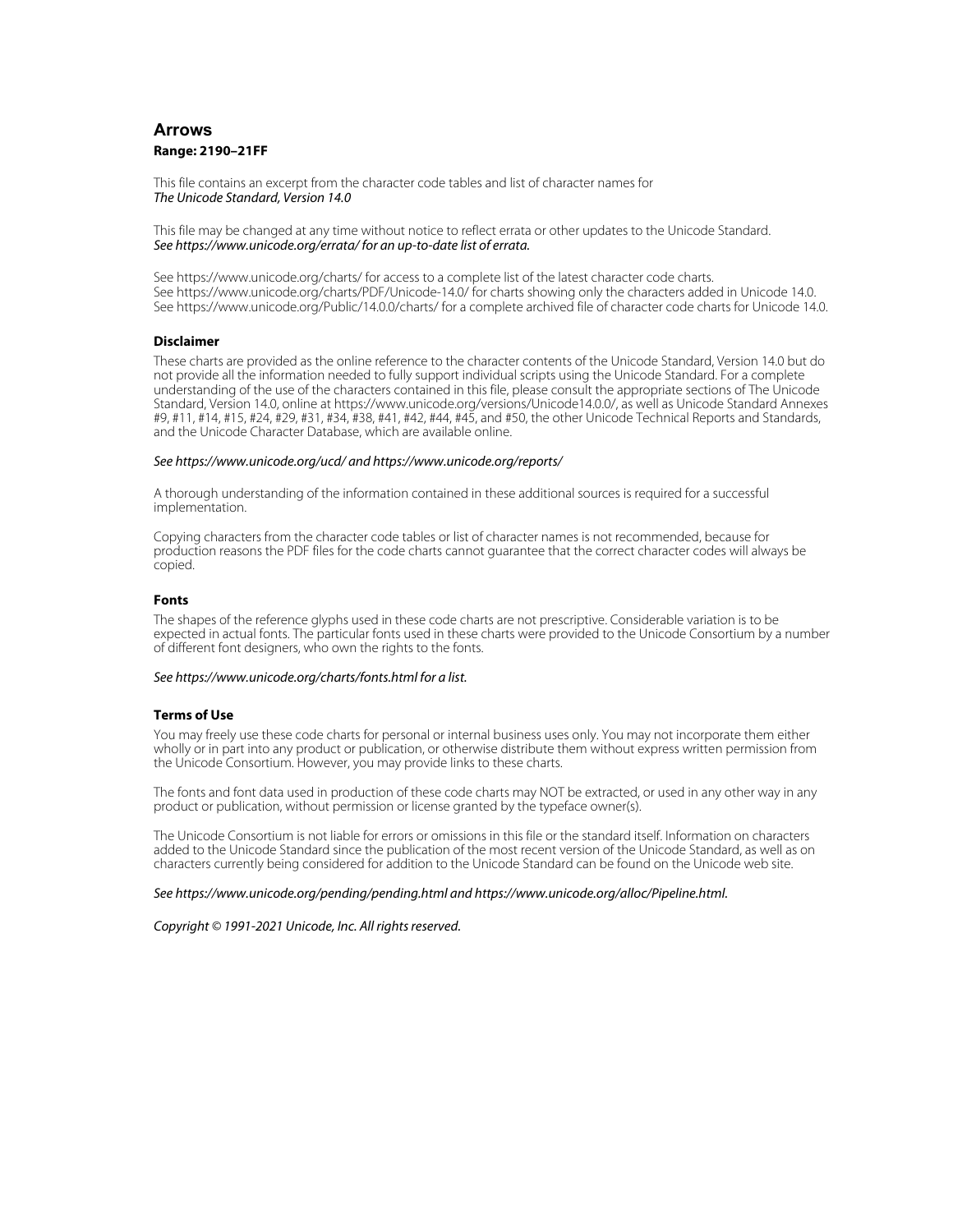|                |                           | 219 21A 21B 21C 21D 21E 21F                                  |                                              |                                                   |                                                                 |                             |                              |
|----------------|---------------------------|--------------------------------------------------------------|----------------------------------------------|---------------------------------------------------|-----------------------------------------------------------------|-----------------------------|------------------------------|
| 0              | 2190                      | $\rightarrow$<br>21A0                                        | $\overline{\mathcal{L}}$<br>21B0             | $\rightarrow$<br>21C0                             | $\Leftarrow$ $\mid$<br>21D0                                     | $\leftarrow$<br>21E0        | $\Rightarrow$<br>21F0        |
| 1              | 2191                      | $\hat{\mathcal{F}}$<br>21A1                                  | ↱<br>21B1                                    | $\rightarrow$ $\overline{\phantom{a}}$<br>21C1    | $\mathcal{L}$<br>21D1                                           | 个!<br>21E1                  | Ñ<br>21F1                    |
| $\overline{2}$ | $\rightarrow$<br>2192     | $\leftarrow$<br>21A2                                         | $\downarrow$<br>21B2                         | $\mathsf{L}$<br>21C2                              | $\Rightarrow$<br>21D2                                           | $\rightarrow$<br>21E2       | $\searrow$<br>21F2           |
| 3              | $\downarrow$<br>2193      | $\rightarrow$<br>21A3                                        | ち<br>21B3                                    | $\sqrt{2}$<br><b>21C3</b>                         | $\downarrow$<br>21D3                                            | $\ddot{\downarrow}$<br>21E3 | Įţ<br>21F3                   |
| 4              | $\leftrightarrow$<br>2194 | $\leftarrow$<br>21A4                                         | $\bigcup$<br>21B4                            | 21C4                                              | $\Rightarrow$ $\Rightarrow$ $\Rightarrow$ $\Rightarrow$<br>21D4 | $\leftarrow$<br>21E4        | $\rightarrow$<br>21F4        |
| 5              | $\mathbb{I}$<br>2195      | $\uparrow$<br>21A5                                           | $\overline{\phantom{a}}$<br>21B5             | $\mathfrak{r}$  <br>21C5                          | $\mathbb{C}$<br>21D5                                            | $\rightarrow$<br>21E5       | $\downarrow\uparrow$<br>21F5 |
| 6              | K.<br>2196                | $\mapsto$<br>21A6                                            | $\curvearrowleft$<br>21B6                    | $\Rightarrow$ $\Rightarrow$ $\Rightarrow$<br>21C6 | $\mathcal{L}$<br>21D6                                           | $\Leftrightarrow$<br>21E6   | $\rightrightarrows$<br>21F6  |
| 7              | 2197                      | $\mathbb{L}$<br>21A7                                         | $\curvearrowright$<br>21B7                   | 21C7                                              | $\leftarrows$ 1<br>21D7                                         | ⇧<br>21E7                   | $\leftarrow$<br>21F7         |
| 8              | 2198                      | $\hat{\mathbf{t}}$<br>21A8                                   | $\overline{\nabla}$<br>21B8                  | 21C8                                              | 21D8                                                            | $\Rightarrow$<br>21E8       | $\rightarrow$<br>21F8        |
| 9              | 2199                      | $\hookleftarrow$<br>21A9                                     | $\overline{\overline{\overline{z}}}$<br>21B9 | $\Rightarrow$<br><b>21C9</b>                      | 21D9                                                            | ┺<br>21E9                   | $\leftrightarrow$<br>21F9    |
| A              | 219A                      | $\leftarrow$ $\left\vert \leftrightarrow\right\vert$<br>21AA | 21BA                                         | $0   \#   \#$<br>21 CA                            | 21DA                                                            | 삼<br>21EA                   | $\leftarrow$<br>21FA         |
| Β              | $\not\rightarrow$<br>219B | $\bm{\bm{\leftrightarrow}}$<br>21AB                          | $\zeta$ )<br>21BB                            | $\leftrightharpoons$<br>21CB                      | 21DB                                                            | ſÈ<br>21EB                  | $\twoheadrightarrow$<br>21FB |
| C              | 219C                      | ↬<br>21AC                                                    | 21BC                                         | $\rightleftharpoons$<br>21CC                      | ⇜<br>21DC                                                       | ፹<br>21EC                   | ∰<br>21FC                    |
| D              | 219D                      | ↭<br>21AD                                                    | 21BD                                         | $\Leftrightarrow$<br>21CD                         | ↝<br>21DD                                                       | 兆<br>21ED                   | ⇽<br>21FD                    |
| Е              | $\leftarrow$<br>219E      | $\leftrightarrow$<br>21AE                                    | 21BE                                         | $\Leftrightarrow$<br>21CE                         | ⇞<br>21DE                                                       | 谷<br>21EE                   | →<br>21FE                    |
| F              | 219F                      | ₹<br>21AF                                                    | 21BF                                         | $\not\Rightarrow$<br>21CF                         | 击<br>21DF                                                       | 21EF                        | <br>21FF                     |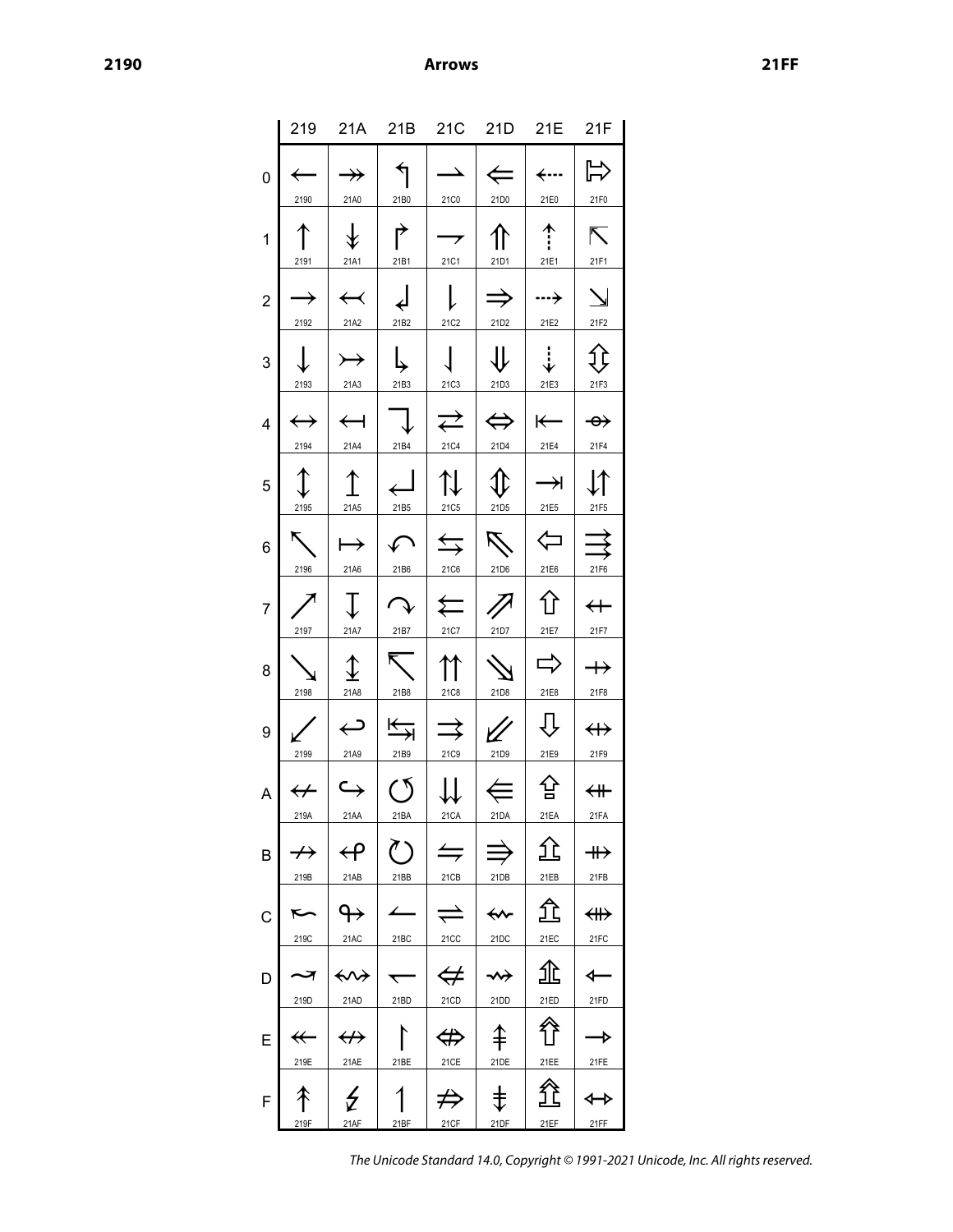| <b>Simple arrows</b> |                                                                         |                                                                        |
|----------------------|-------------------------------------------------------------------------|------------------------------------------------------------------------|
| 2190                 | $\leftarrow$                                                            | LEFTWARDS ARROW                                                        |
|                      |                                                                         | $\rightarrow$ 20EA $\leftrightarrow$ combining leftwards arrow overlay |
| 2191                 | $\uparrow$                                                              | <b>UPWARDS ARROW</b>                                                   |
|                      |                                                                         | • IPA: egressive airflow                                               |
| 2192                 | $\rightarrow$                                                           | <b>RIGHTWARDS ARROW</b>                                                |
|                      |                                                                         | $=$ z notation total function                                          |
| 2193                 | T                                                                       | <b>DOWNWARDS ARROW</b>                                                 |
|                      |                                                                         | • IPA: ingressive airflow                                              |
|                      |                                                                         | <b>LEFT RIGHT ARROW</b>                                                |
| 2194                 | $\leftrightarrow$                                                       | $=$ z notation relation                                                |
|                      |                                                                         |                                                                        |
| 2195                 | $\updownarrow$                                                          | <b>UP DOWN ARROW</b>                                                   |
| 2196                 | $\breve{}$                                                              | <b>NORTH WEST ARROW</b>                                                |
| 2197                 | $\begin{array}{c} \diagup \ {{\color{red} {\bf \diagup }}} \end{array}$ | <b>NORTH EAST ARROW</b>                                                |
| 2198                 |                                                                         | <b>SOUTH EAST ARROW</b>                                                |
| 2199                 |                                                                         | <b>SOUTH WEST ARROW</b>                                                |
|                      |                                                                         | <b>Arrows with modifications</b>                                       |
|                      |                                                                         |                                                                        |
| 219A                 | $\leftrightarrow$                                                       | LEFTWARDS ARROW WITH STROKE                                            |
|                      |                                                                         | • negation of 2190 $\leftarrow$                                        |
|                      |                                                                         | $\equiv 2190 \leftarrow 0338 \phi$                                     |
| 219B                 | $\nrightarrow$                                                          | <b>RIGHTWARDS ARROW WITH STROKE</b>                                    |
|                      |                                                                         | • negation of 2192 $\rightarrow$                                       |
|                      |                                                                         | $\equiv$ 2192 $\rightarrow$ 0338 $\phi$                                |
| 219C                 | r                                                                       | LEFTWARDS WAVE ARROW                                                   |
|                      |                                                                         | $\rightarrow$ 2B3F $\leftarrow$ wave arrow pointing directly left      |
| 219D                 | ہہ                                                                      | <b>RIGHTWARDS WAVE ARROW</b>                                           |
| 219E                 | $\leftarrow$                                                            | LEFTWARDS TWO HEADED ARROW                                             |
|                      |                                                                         | = fast cursor left                                                     |
|                      |                                                                         | → 2BEC ← leftwards two-headed arrow with                               |
|                      |                                                                         | triangle arrowheads                                                    |
| 219F                 | 牟                                                                       | UPWARDS TWO HEADED ARROW                                               |
|                      |                                                                         | = fast cursor up                                                       |
| 21A0                 | $\rightarrow$                                                           | RIGHTWARDS TWO HEADED ARROW                                            |
|                      |                                                                         | = z notation total surjection                                          |
|                      |                                                                         | = fast cursor right                                                    |
| 21A1                 | $\ddagger$                                                              | DOWNWARDS TWO HEADED ARROW                                             |
|                      |                                                                         | = form feed                                                            |
|                      |                                                                         | = fast cursor down                                                     |
| 21A2                 | $\leftarrow$                                                            | <b>LEFTWARDS ARROW WITH TAIL</b>                                       |
| 21A3                 | $\rightarrow$                                                           | <b>RIGHTWARDS ARROW WITH TAIL</b>                                      |
|                      |                                                                         | = z notation total injection                                           |
| 21A4                 | $\overline{\phantom{0}}$                                                | LEFTWARDS ARROW FROM BAR                                               |
| 21A5                 | $\uparrow$                                                              | <b>UPWARDS ARROW FROM BAR</b>                                          |
|                      |                                                                         |                                                                        |
| 21A6                 | $\mapsto$                                                               | RIGHTWARDS ARROW FROM BAR                                              |
|                      |                                                                         | $=$ z notation maplet                                                  |
| 21A7                 | Ţ                                                                       | <b>DOWNWARDS ARROW FROM BAR</b>                                        |
|                      |                                                                         | = depth symbol                                                         |
| 21A8                 | ↨                                                                       | UP DOWN ARROW WITH BASE                                                |
| 21A9                 | ب                                                                       | <b>LEFTWARDS ARROW WITH HOOK</b>                                       |
| 21AA                 | $\hookrightarrow$                                                       | RIGHTWARDS ARROW WITH HOOK                                             |
| 21AB                 | $\overline{\mathbf{f}}$                                                 | LEFTWARDS ARROW WITH LOOP                                              |
| 21AC                 | $\leftrightarrow$                                                       | RIGHTWARDS ARROW WITH LOOP                                             |
| 21AD                 | ⇜                                                                       | <b>LEFT RIGHT WAVE ARROW</b>                                           |
| 21AE                 | $\leftrightarrow$                                                       | LEFT RIGHT ARROW WITH STROKE                                           |
|                      |                                                                         | • negation of 2194 $\leftrightarrow$                                   |
|                      |                                                                         | $\equiv$ 2194 $\leftrightarrow$ 0338 $\phi$                            |
| 21AF                 | Ł                                                                       | DOWNWARDS ZIGZAG ARROW                                                 |
|                      |                                                                         | = electrolysis                                                         |
|                      |                                                                         | $\rightarrow$ 2B4D $\neq$ downwards triangle-headed zigzag             |
|                      |                                                                         | arrow                                                                  |
|                      |                                                                         |                                                                        |

## **Arrows with bent tips**

| Arrows with bent tips |                          |                                                                   |  |
|-----------------------|--------------------------|-------------------------------------------------------------------|--|
|                       |                          | Other arrows with bent tips to complete this set can be found     |  |
|                       |                          | in the Miscellaneous Symbols and Arrows block.                    |  |
| 21B0                  | ↰                        | UPWARDS ARROW WITH TIP LEFTWARDS                                  |  |
| 21B1                  | Ļ,                       | UPWARDS ARROW WITH TIP RIGHTWARDS                                 |  |
| 21 <sub>B2</sub>      | ┙                        | DOWNWARDS ARROW WITH TIP LEFTWARDS                                |  |
|                       |                          | $\rightarrow$ 1FBB4 $\leftarrow$ inverse downwards arrow with tip |  |
|                       |                          | leftwards                                                         |  |
| 21B3                  | L                        | DOWNWARDS ARROW WITH TIP RIGHTWARDS                               |  |
|                       |                          |                                                                   |  |
|                       |                          | Keyboard symbols and circle arrows                                |  |
| 21 <sub>B4</sub>      | ٦.                       | RIGHTWARDS ARROW WITH CORNER                                      |  |
|                       |                          | <b>DOWNWARDS</b>                                                  |  |
|                       |                          | = line feed<br><b>DOWNWARDS ARROW WITH CORNER</b>                 |  |
| 21B5                  | ┙                        | <b>LEFTWARDS</b>                                                  |  |
|                       |                          |                                                                   |  |
|                       |                          | · may indicate a carriage return or new line                      |  |
|                       |                          | → 23CE J return symbol                                            |  |
| 21B6                  | $\curvearrowleft$        | ANTICLOCKWISE TOP SEMICIRCLE ARROW                                |  |
| 21B7                  | $\curvearrowright$       | <b>CLOCKWISE TOP SEMICIRCLE ARROW</b>                             |  |
| 21B8                  | $\overline{\phantom{a}}$ | NORTH WEST ARROW TO LONG BAR                                      |  |
|                       |                          | = home                                                            |  |
| 21B9                  | 与                        | LEFTWARDS ARROW TO BAR OVER<br><b>RIGHTWARDS ARROW TO BAR</b>     |  |
|                       |                          | $=$ tab with shift tab                                            |  |
|                       |                          | > 2B7E גל horizontal tab key                                      |  |
|                       |                          |                                                                   |  |
| 21BA                  | O                        | ANTICLOCKWISE OPEN CIRCLE ARROW                                   |  |
| 21BB                  | $\mathcal{L}$            | <b>CLOCKWISE OPEN CIRCLE ARROW</b>                                |  |
| <b>Harpoons</b>       |                          |                                                                   |  |
| 21BC                  | $\leftarrow$             | LEFTWARDS HARPOON WITH BARB UPWARDS                               |  |
| 21BD                  | $\overline{\phantom{0}}$ | <b>LEFTWARDS HARPOON WITH BARB</b>                                |  |
|                       |                          | <b>DOWNWARDS</b>                                                  |  |
| 21BE                  | ľ                        | <b>UPWARDS HARPOON WITH BARB</b>                                  |  |
|                       |                          | <b>RIGHTWARDS</b>                                                 |  |
| 21BF                  | $\mathbf{1}$             | UPWARDS HARPOON WITH BARB LEFTWARDS                               |  |
| 21C0                  | $\rightharpoonup$        | RIGHTWARDS HARPOON WITH BARB                                      |  |
|                       |                          | UPWARDS                                                           |  |
| 21C1                  | $\rightarrow$            | RIGHTWARDS HARPOON WITH BARB                                      |  |
|                       |                          | <b>DOWNWARDS</b>                                                  |  |
| 21C <sub>2</sub>      | l                        | DOWNWARDS HARPOON WITH BARB                                       |  |
|                       |                          | <b>RIGHTWARDS</b>                                                 |  |
| 21C3                  | 1                        | DOWNWARDS HARPOON WITH BARB                                       |  |
|                       |                          | <b>LEFTWARDS</b>                                                  |  |
|                       |                          | <b>Paired arrows and harpoons</b>                                 |  |
| 21C4                  | ⇄                        | RIGHTWARDS ARROW OVER LEFTWARDS                                   |  |
|                       |                          | ARROW                                                             |  |
| 21C5                  | ⇅                        | UPWARDS ARROW LEFTWARDS OF                                        |  |
|                       |                          | DOWNWARDS ARROW                                                   |  |
| 21C6                  | ⇆                        | LEFTWARDS ARROW OVER RIGHTWARDS                                   |  |
|                       |                          | ARROW                                                             |  |
| 21C7                  | ⇇                        | LEFTWARDS PAIRED ARROWS                                           |  |
| 21C8                  | ⇈                        | UPWARDS PAIRED ARROWS                                             |  |
| 21C9                  | ⇉                        | <b>RIGHTWARDS PAIRED ARROWS</b>                                   |  |
| 21CA                  | ⇊                        | DOWNWARDS PAIRED ARROWS                                           |  |
| 21CB                  | $\leftrightharpoons$     | LEFTWARDS HARPOON OVER RIGHTWARDS                                 |  |
|                       |                          | <b>HARPOON</b>                                                    |  |
| 21CC                  | $\rightleftharpoons$     | RIGHTWARDS HARPOON OVER LEFTWARDS                                 |  |
|                       |                          | HARPOON                                                           |  |
| Double arrows         |                          |                                                                   |  |
|                       |                          | 21CD $\leftrightarrow$ LEFTWARDS DOUBLE ARROW WITH STROKE         |  |
|                       |                          |                                                                   |  |

• negation of 21D0 ⇐  $\equiv$  21D0  $\Leftarrow$  0338  $\phi$